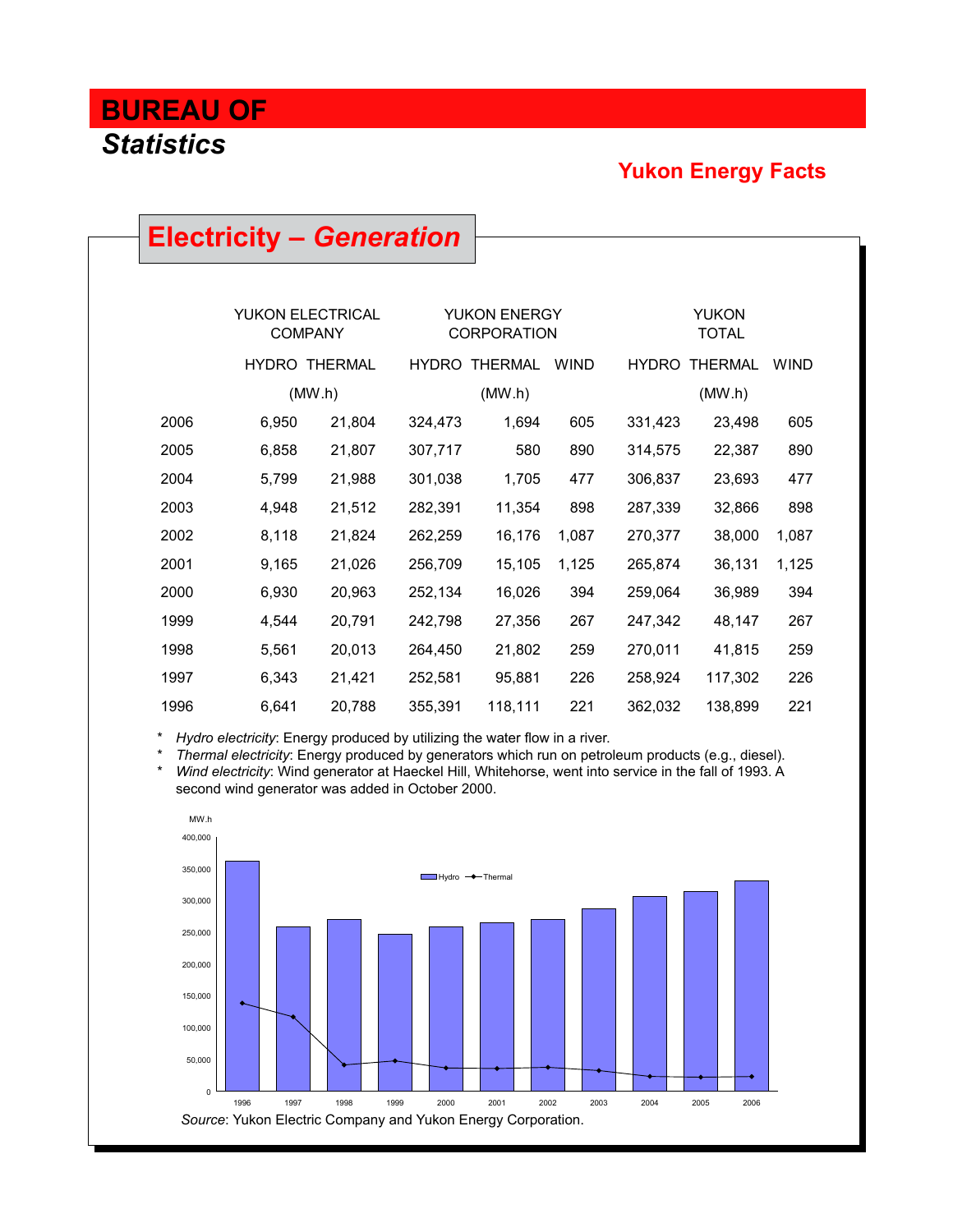



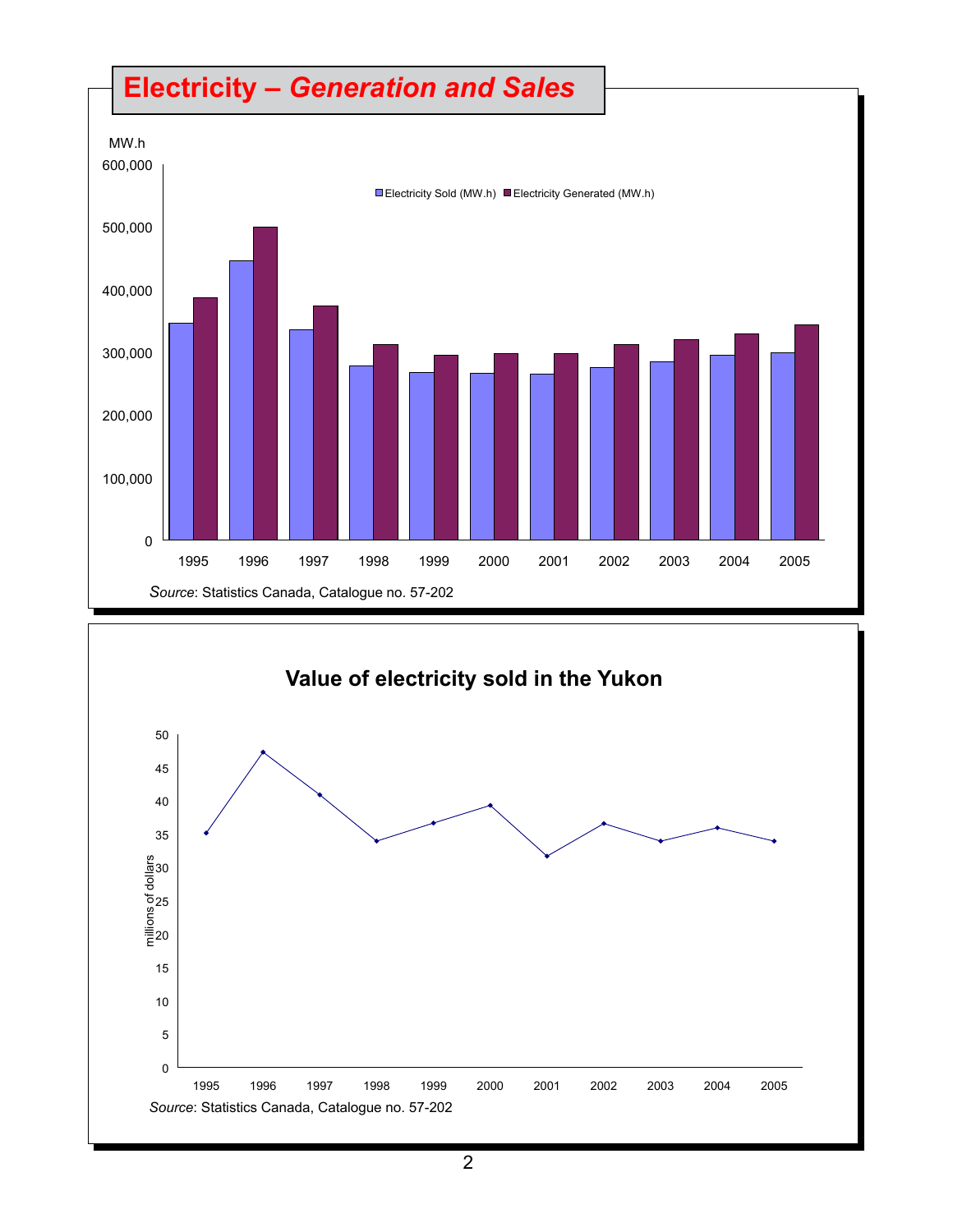### **Electricity –** *Cost*

#### Residential/Agricultural Customers

This table shows that the average annual electricity bill in the Yukon was \$1,053.30 in 2005, an increase of \$8.11, or 0.8%, from 2004. Comparing the Yukon to Canada, the Yukon average is \$32.87, or 3.2%, more than the Canadian average of \$1,020.43. On average, Yukoners consume annually 9,157 KW.h of electricity, 25.3% less than the Canadian average of

12,266 KW.h.

|            | Average<br>Annual Bill (\$) |          |        | Consumption<br>Per Customer (KW.h) |        | <b>Consumer Cost</b><br>Per KW.h (cents) |
|------------|-----------------------------|----------|--------|------------------------------------|--------|------------------------------------------|
|            | Canada                      | Yukon    | Canada | Yukon                              | Canada | Yukon                                    |
| 2005       | 1.020.43                    | 1.053.30 | 12,266 | 9,157                              | 8.32   | 11.50                                    |
| 2004 $(r)$ | 1,006.53                    | 1,045.19 | 12,431 | 9,102                              | 8.10   | 11.48                                    |
| 2003(r)    | 959.81                      | 1,085.77 | 12,409 | 9,290                              | 7.73   | 11.69                                    |
| $2002$ (r) | 950.43                      | 1,051.87 | 12,246 | 9,339                              | 7.76   | 11.26                                    |
| $2001$ (r) | 905.81                      | 1.033.32 | 12,133 | 9,352                              | 7.47   | 11.05                                    |
| 2000       | 887.91                      | 1,388.28 | 11.950 | 9.761                              | 7.43   | 14.22                                    |
| 1999       | 881.90                      | 1,253.84 | 11,996 | 9,702                              | 7.35   | 12.92                                    |
| 1998       | 862.83                      | 1,116.12 | 11,786 | 9,564                              | 7.32   | 11.67                                    |
| 1997       | 890.85                      | 1,129.73 | 12,339 | 9,815                              | 7.22   | 11.51                                    |
| 1996       | 899.00                      | 1,224.82 | 12,579 | 10,604                             | 7.15   | 11.55                                    |
| 1995       | 890.69                      | 1,168.79 | 12,308 | 10,095                             | 7.23   | 11.57                                    |

*Source*: Statistics Canada, Catalogue no. 57-202.

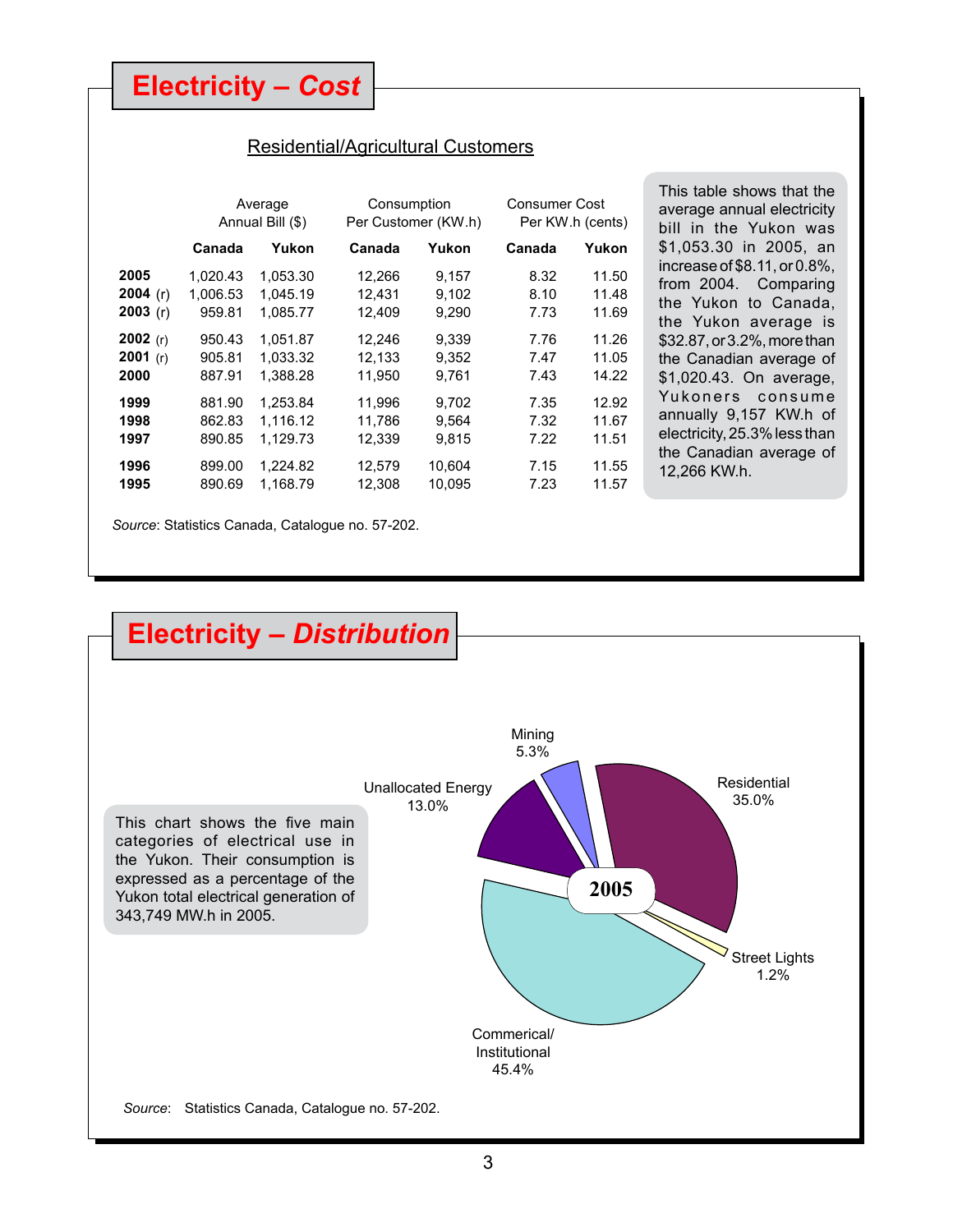## **Domestic sales of Gasoline**

| <b>MONTH</b> | Total<br>Sales | Regular<br>Unleaded<br>Gas | Mid-grade<br>Unleaded<br>Gas | Premium<br>Unleaded<br>Gasoline | Retail<br>Sales |
|--------------|----------------|----------------------------|------------------------------|---------------------------------|-----------------|
| 2006         |                |                            |                              |                                 |                 |
| January      | 2,185          | 2,069                      | 9                            | 107                             | 1,390           |
| February     | 2,464          | 2,330                      | 5                            | 129                             | 1,568           |
| March        | 2,187          | 2,038                      | 6                            | 143                             | 1,391           |
| April        | 2,114          | 1,979                      | 5                            | 130                             | 1,346           |
| May          | 2,589          | 2,404                      | 6                            | 179                             | 1,648           |
| June         | 2,858          | 2,668                      | 8                            | 182                             | 1,819           |
| July         | 3,595          | 3,408                      | 8                            | 179                             | 2,288           |
| August       | 3,201          | 2,990                      | 6                            | 205                             | 2,037           |
| September    | 2,450          | 2,253                      | 7                            | 190                             | 1,559           |
| October      | 2,226          | 2,095                      | 5                            | 126                             | 1,417           |
| November     | 1,725          | 1,649                      | 6                            | 70                              | 1,098           |
| December     | 1,638          | 1,500                      | 33                           | 105                             | 1,042           |
| Total        | 29,232         | 27,383                     | 104                          | 1,745                           | 18,603          |

 *Note:* Total sales of motor gasoline are the total sales in the Yukon Territory. Retail sales of motor gasoline represent the sales conducted by retail service stations only.

*Source*: Statistics Canada, CANSIM table no. 134-0004

## **Refined Petroleum Products –** *Domestic Sales*

This chart shows the distribution of the eight types of petroleum products sold in the Yukon. Each product is expressed as a percentage of the total petroleum distribution of 129,433 cubic metres in 2006.

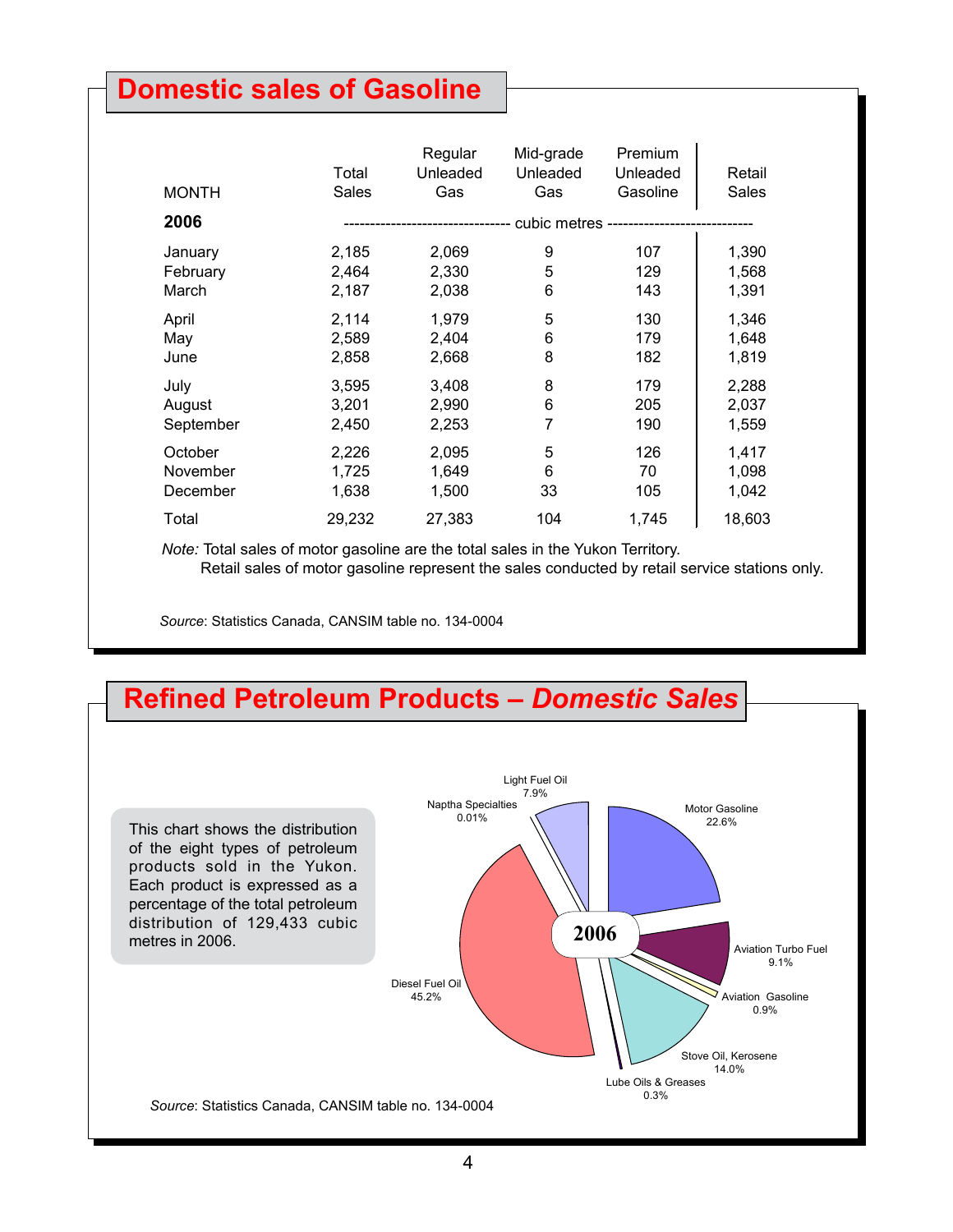# **Average Petroleum Prices, December 2006**

|                                                    | <b>Full-service Stations</b>                        |                         |                         | <b>Self-service Stations</b> |  |  |
|----------------------------------------------------|-----------------------------------------------------|-------------------------|-------------------------|------------------------------|--|--|
|                                                    | Regular<br>Gasoline                                 | Diesel                  | Regular<br>Gasoline     | Diesel                       |  |  |
| <b>Communities</b>                                 | cents/litre                                         |                         |                         | cents/litre                  |  |  |
| <b>Beaver Creek</b><br>Burwash Landing<br>Carcross | 106.9<br>                                           | 109.9<br>. .            | 120.3<br>99.9           | 121.8<br>110.9               |  |  |
| Carmacks<br>Dawson City<br><b>Destruction Bay</b>  | <br><br>109.9                                       | <br><br>112.9           | 109.9<br>119.3          | 111.4<br>120.1               |  |  |
| Faro<br>Haines Junction<br>Mayo                    | 112.9<br>105.9<br>113.9                             | 116.9<br>105.9<br>120.4 | 106.0<br>112.9          | 108.0<br>115.9               |  |  |
| Pelly Crossing<br><b>Ross River</b><br>Tagish      | $\ddot{\phantom{a}}$<br>$\ddot{\phantom{a}}$<br>. . | <br><br>. .             | 111.9<br>119.9<br>109.9 | 113.9<br>124.9<br>114.9      |  |  |
| Teslin<br><b>Watson Lake</b><br>Whitehorse         | 116.9<br>98.4                                       | 117.9<br>104.9          | 98.4<br>109.9<br>99.3   | 102.9<br>106.2<br>103.3      |  |  |

Source: Yukon Bureau of Statistics, *Fuel Survey, as of December 20<sup>th</sup>, 2006*.



#### **Average price of self-serve regular gasoline by community**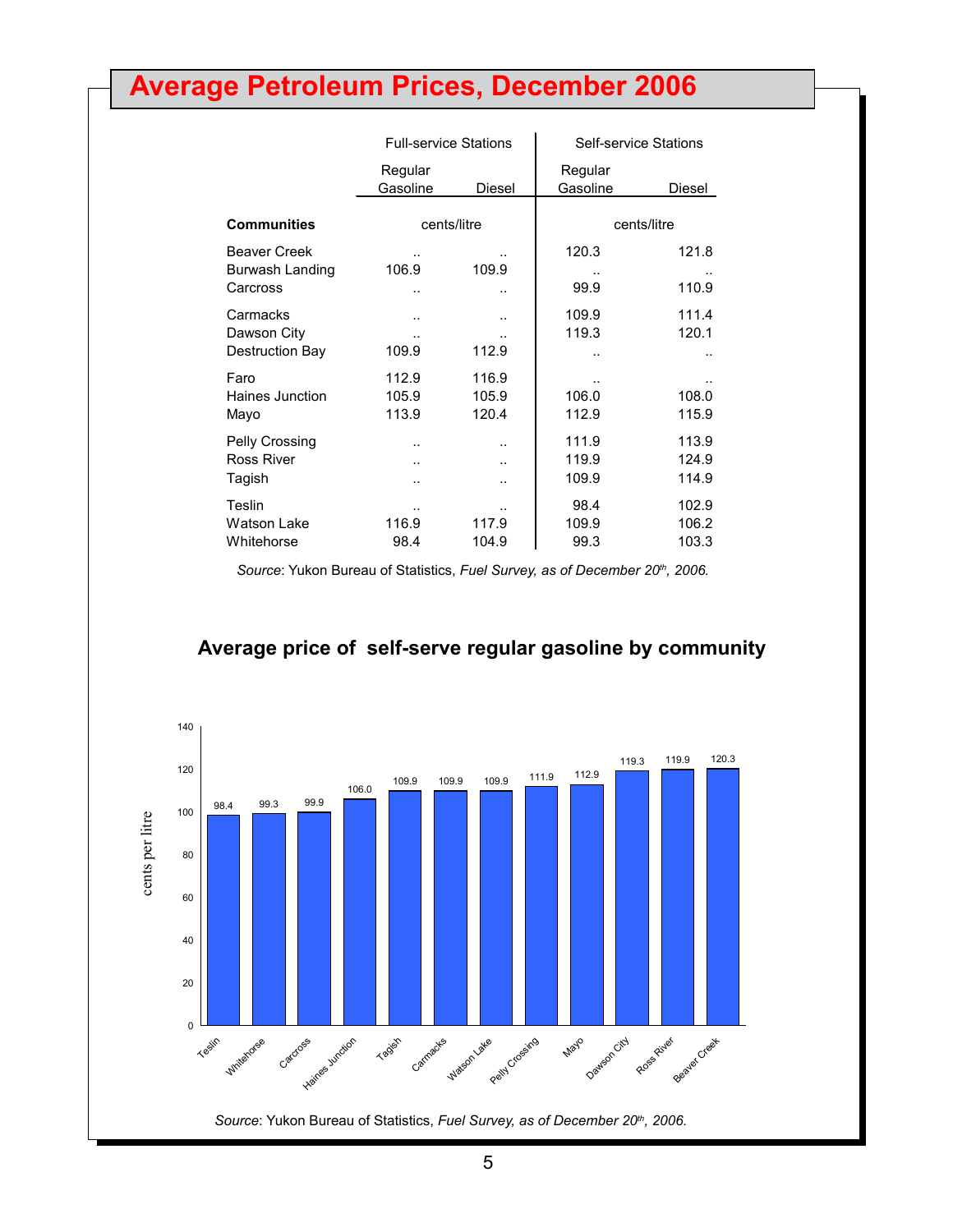

# **Heating Methods**

### **Heating Method, 2005**

|        | Steam or<br><b>Hot Water</b><br><b>Furnaces</b> | Hot Air<br>Furnaces | Heating<br>Stoves <sup>1</sup> | Electric<br>Heating <sup>2</sup> | Other $3$ |
|--------|-------------------------------------------------|---------------------|--------------------------------|----------------------------------|-----------|
|        |                                                 |                     | $\%$ --                        |                                  |           |
| Canada | 13.2                                            | 52.4                | 4.1                            | 30.2                             |           |
| Yukon  | 13.7                                            | 54.1                | 19.5                           | 12.6                             |           |

1. Heating stoves are localized heating units with no central distribution system to other parts of the house (e.g., oil space heater, gas space heater, wood stoves).

2. Includes permanently installed baseboard electric heating and other types such as floor or ceiling heating wires in all or most rooms.

3. Includes cookstoves and any other type of heating equipment not otherwise listed.

### **Principal Heating Fuel, 2005**

|        | Oil or Other<br>Liquid Fuel | Natural<br>Gas | Propane | Electricity | Wood | Other |
|--------|-----------------------------|----------------|---------|-------------|------|-------|
|        |                             |                | %       |             |      |       |
| Canada | 9.6                         | 50.4           | 1.0     | 34.2        | 4.5  | 0.2   |
| Yukon  | 64.4                        |                |         | 12.9        | 17.7 |       |

*F= Too unreliable to be published*

*Source*: Statistics Canada, CANSIM table no. 203-0019.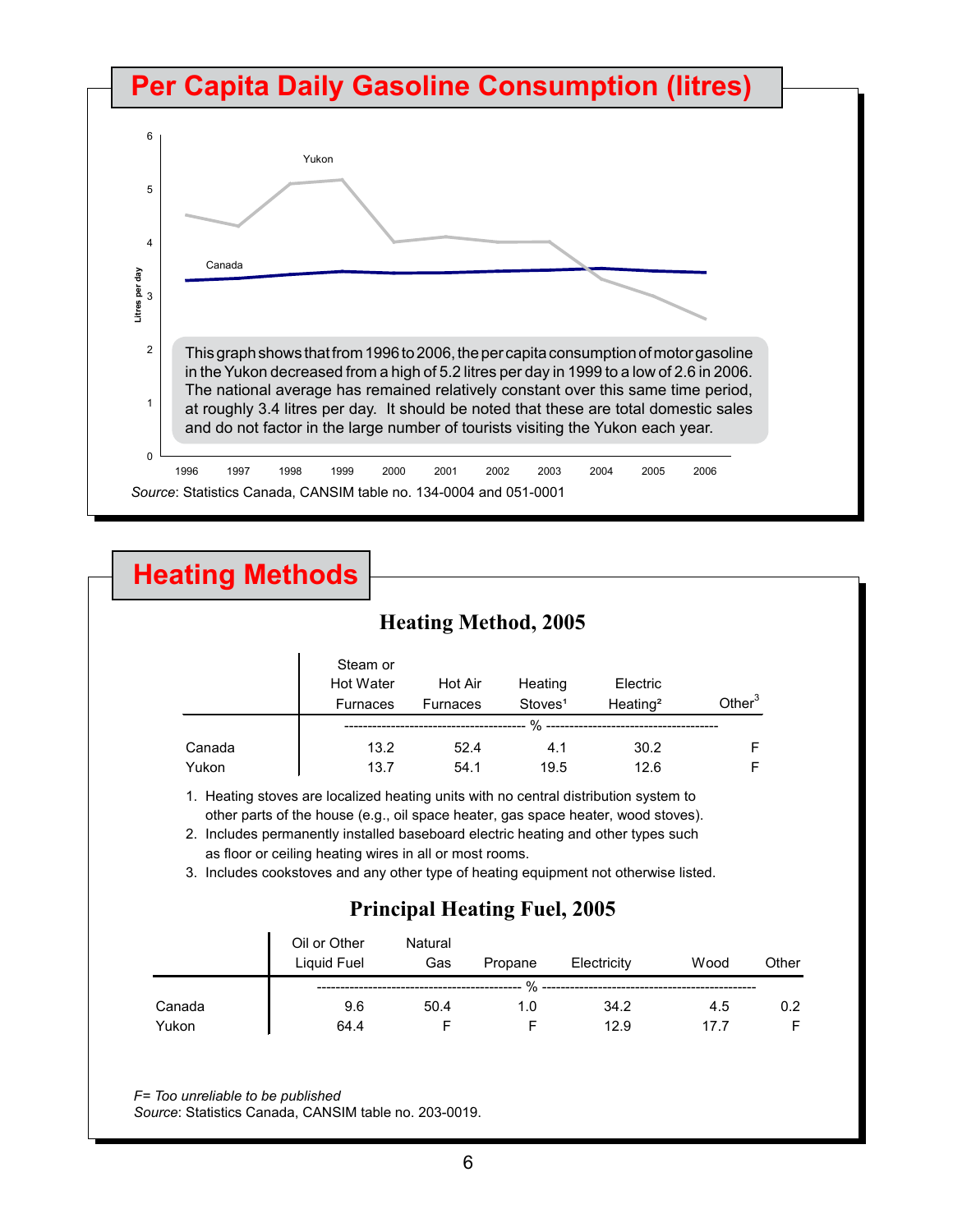Consumer Price Index Energy Aggregate, 1992 = 100

|      | Canada | Whitehorse |
|------|--------|------------|
| 2006 | 172.2  | 176.4      |
| 2005 | 163.8  | 171.6      |
| 2004 | 149.3  | 154.0      |
| 2003 | 139.9  | 142.2      |
| 2002 | 129.6  | 136.4      |
| 2001 | 132.3  | 141.2      |
| 2000 | 128.1  | 136.6      |
| 1999 | 110.2  | 116.9      |
| 1998 | 104.3  | 119.0      |
| 1997 | 108.7  | 120.3      |
| 1996 | 106.2  | 113.0      |
| 1995 | 103.2  | 109.2      |
| 1994 | 101.8  | 107.3      |
| 1993 | 101.3  | 101.4      |
| 1992 | 100.0  | 100.0      |
|      |        |            |

*For example*: The consumer price index energy aggregate for Whitehorse for 2006 was 176.4 (1992 =100). This means that energy prices were 76.4% higher in 2006 than in 1992.

*Source*: Statistics Canada, CANSIM table no. 326-0002.

*Note:* The "Energy Aggregate" includes electricity, natural gas, fuel oil and other fuels, gasoline, and fuel/parts/supplies for recreational vehicles.

### **Annual Percentage Growth in Energy Costs, 1996 to 2006**